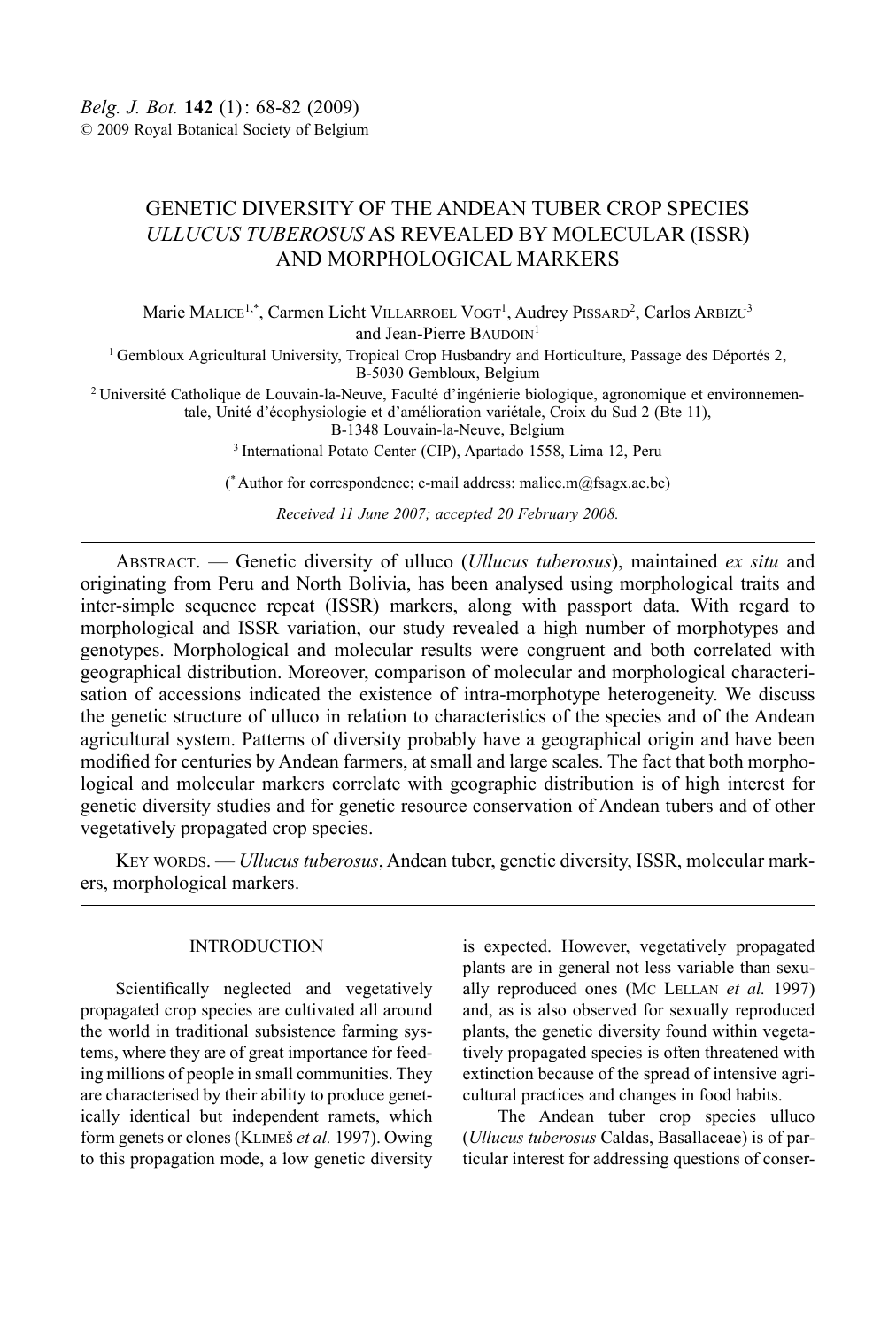vation needs and factors influencing levels of genetic diversity in the case of scientifically neglected and vegetatively propagated crops. Ancient in origin, ulluco originates from the Andean highlands. Representations of ulluco appear on ceremonial vessels of the Robles Moqo style of the Wari culture (between 400 and 700 A.D.) and on Q'ero ceremonial vessels of the post-Incan era. Its cultivation probably extended from Venezuela to northwestern Argentina and northeastern Chile in pre-Hispanic times. The region of ulluco domestication remains unknown (Hernández Bermejo & León 1992). Nowadays, ulluco is cultivated between 3 000 and 4 000 m a.s.l., within an area extending from northern Argentina to Colombia and Venezuela, between 23°S and 9°N. It is used by local people as a valuable food crop, comparable to potato. Ulluco is cultivated for its edible tubers through which it is propagated (Rousi *et al.* 1986). Regeneration from seed is rare (LEMPIÄINEN 1989, PIETILÄ  $&$ JOKELA 1990). According to PIETILÄ (1995), ulluco is an outbreeder. Varieties of ulluco are characterised by considerable morphological variation (Rousi *et al.* 1986, Rousi *et al.* 1989) and can be visually distinguished through characters of aerial parts of the plant and tubers (ARBIZU 2004). In Andean farming systems, ulluco varieties are cultivated under a dynamic way of management and are frequently submitted to tuber flow in traditional rural fairs, where exchange, barter, or purchase of tubers are important sources of variation within the species (Terrazas & Val-DIVIA 1998). The vast distribution of ulluco in the Andes and its very ancient cultivation are also reflected by the profusion of varietal names (Hernández Bermejo & León 1992). According to TAPIA & ESTRELLA (2001), ulluco is threatened by genetic erosion because of many factors such as drought, changes in food habits, intensive monocultures of introduced crop species, deforestation and human migration from rural to urban areas. In recent decades, a reduction of genetic variability of ulluco has been observed. Conservation programs have to be developed to preserve genetic resources of this valuable crop species.

Defining conservation strategies requires assessment of genotypic and phenotypic diversity, as well as their geographical distribution and the factors that determine whether diversity is maintained or lost. Many efforts are made by national and international centres in Andean countries for *in situ* and *ex situ* conservation of Andean tubers resources, including ulluco (HOLLE 1999, GARCIA & CADIMA 2003). Accessions in gene banks are traditionally described using passport data and morphological characters. Lists of descriptors are available for an increasing number of plant species, like ulluco (IPGRI/CIP 2003).

The use of morphological data and other field measurements (passport and ethnobotanical data) has been of great value in crop diversity studies but presents some limitations. The most widely recognised problem is the influence of environmental conditions on morphological variation. Moreover, the level of diversity maintained in gene banks is largely expressed by the number of genotypes conserved, but diversity and heterogeneity of the material remain largely unknown. Nowadays, molecular markers can be applied to assist germplasm characterisation and to identify redundancy or intra-morphotype variation, a morphotype being defined as a set of accessions with identical morphological characters. Furthermore, molecular techniques are usually unaffected by environmental variations (Smith & Smith 1992). Among them, the inter-simple sequence repeat (ISSR) technique developed by ZIETKIEWICZ et al. (1994) uses anchored arbitrary primers to amplify the intermicrosatellite region of DNA, yielding dominant markers. Compared with other PCR-based techniques, ISSR is very reproducible and generates large numbers of polymorphisms per primer (BORNET  $&$  BRANCHARD 2001). ISSR has been successfully used to reveal polymorphism in various crops (PRADEEP REDDY *et al.* 2002), including oca (*Oxalis tuberosa* Mol.), another Andean tuber crop species (PISSARD et al. 2006, Malice *et al.* 2007).

In the present study we used ISSR in concert with morphological descriptions to screen a large number of ulluco accessions maintained in an *ex situ* collection. Considering the need to study genetic diversity of ulluco, and to define conservation strategies for this neglected crop species threatened with erosion (TAPIA & ESTRELLA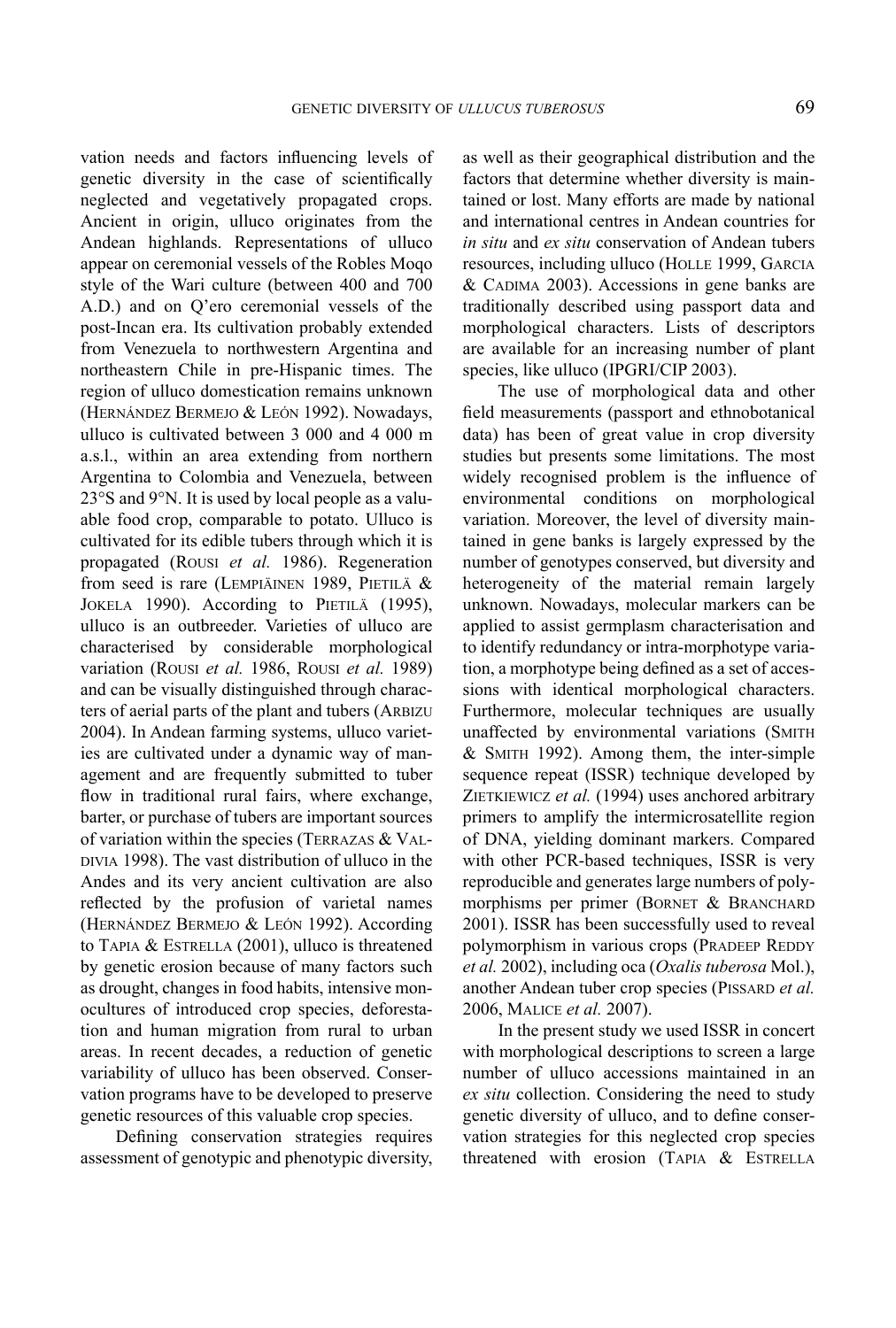

**Fig. 1.** Geographic distribution of 187 ulluco accessions of the ARTC collection.

2001), this work is aimed at examining the molecular and morphological diversity of ulluco, and testing the correlation between both markers and the geographical origin of accessions.

### MATERIAL AND METHODS

#### PLANT MATERIAL

The samples consisted of 187 accessions of ulluco (Table 1), obtained from the Andean root and tuber crops (ARTC) collection maintained *ex situ* by the International Potato Centre (CIP, Lima, Peru). Accessions were collected in representative regions of ARTC germplasm collection and follow a longitudinal and latitudinal gradient from North Peru to North Bolivia (Table 2; Fig. 1).

#### Morphological characterisation

The ulluco field collection is maintained by the CIP in the rural community of La Liberdad (3 700 m a.s.l.), Junin, Peru. Morphological data were recorded from 2000 to 2005 using standard descriptor lists (IPGRI/CIP 2003). A set of 21 qualitative variables, scored as categorical characters, was used to describe the 187 accessions morphologically. The descriptors, with the number of descriptor states within parentheses, are: predominant tuber surface colour (12), secondary tuber surface colour (4), distribution of secondary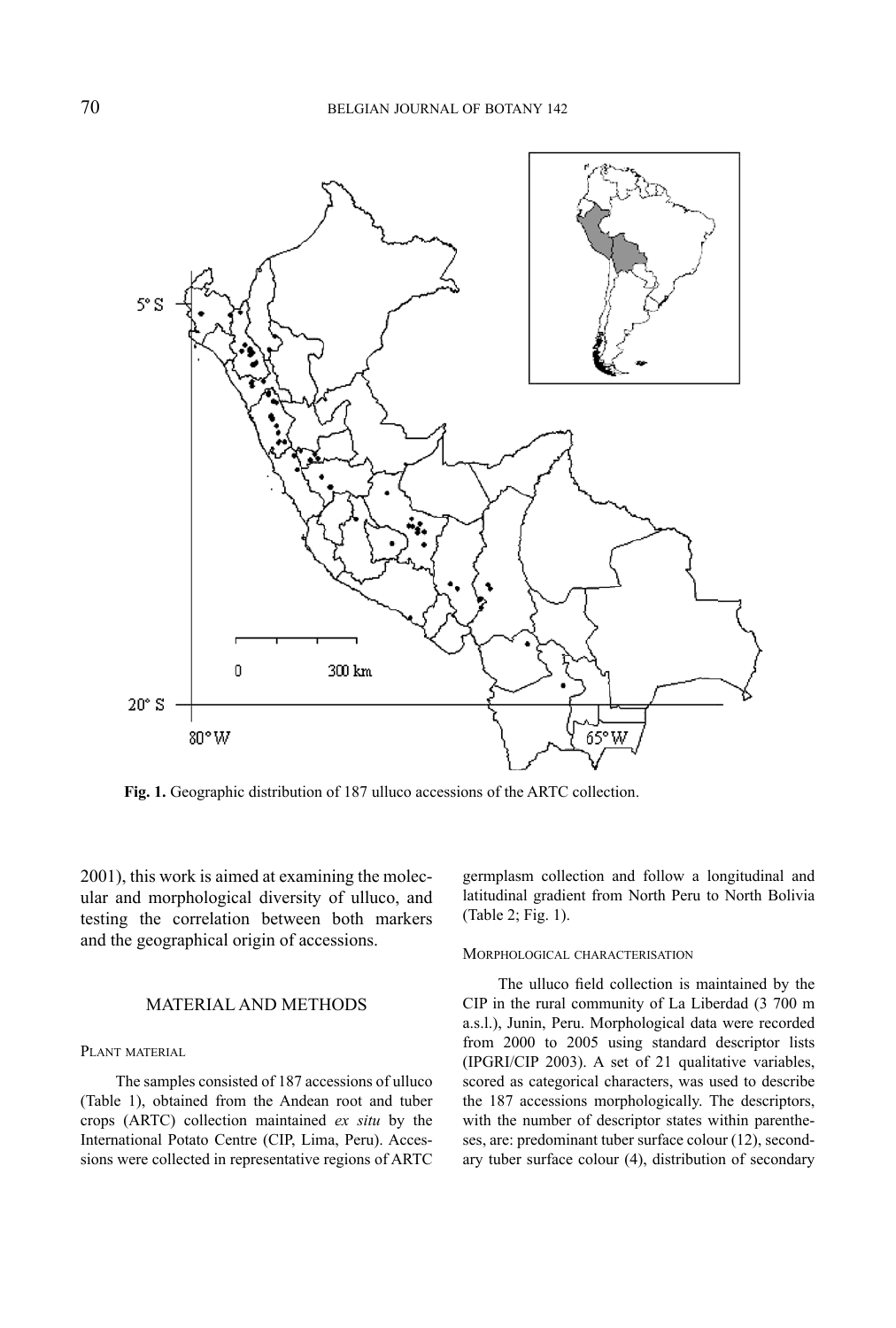| Morphotype      | Accessions                          | Morphotype | Accessions                          |
|-----------------|-------------------------------------|------------|-------------------------------------|
| M <sub>4</sub>  | CIP 201323, CIP 201364, CIP 201330, | M32        | CIP 201012                          |
|                 | CIP 201319, CIP 201134, CIP 201316, | M33        | CIP 201013                          |
|                 | CIP 201321, CIP 201352, CIP 201360, | M34        | CIP 201014, CIP 201024              |
|                 | CIP 201322, CIP 201328, CIP 201353, | M36        | CIP 201022                          |
|                 | CIP 201317, CIP 201001, CIP 201315, | M37        | CIP 201007                          |
|                 | CIP 201361, CIP 201324, CIP 201318  | M38        | CIP 201009                          |
| M <sub>5</sub>  | CIP 201002                          | M39        | CIP 201010                          |
| M <sub>6</sub>  | CIP 201003                          | M40        | CIP 201062                          |
| M <sub>7</sub>  | CIP 201005                          | M41        | CIP 201063                          |
| M8              | CIP 201443                          | M42        | CIP 201064                          |
| M <sup>9</sup>  | CIP 201033, CIP 201049, CIP 201373, | M44        | CIP 201294                          |
|                 | CIP 201035, CIP 201444              | M45        | CIP 201112, CIP 201066, CIP 201111  |
| M11             | CIP 201008, CIP 201441, CIP 201446  | M46        | CIP 201067                          |
| M12             | CIP 201025                          | M47        | CIP 201072                          |
| M13             | CIP 201026                          | M48        | CIP 201074, CIP 201073              |
| M14             | CIP 201387, CIP 201054, CIP 201029  | M49        | CIP 201432, CIP 201461, CIP 201472  |
| M16             | CIP 201021, CIP 201019, CIP 201015, | M50        | CIP 201433                          |
|                 | CIP 201383, CIP 201011, CIP 201436  | M51        | CIP 201434                          |
| M17             | CIP 201057, CIP 201386, CIP 201017  | M53        | CIP 201310                          |
| M18             | CIP 201051                          | M54        | CIP 201311                          |
| M19             | CIP 201052                          | M55        | CIP 201312                          |
| M <sub>20</sub> | CIP 201381, CIP 201053              | M56        | CIP 201329                          |
| M <sub>21</sub> | CIP 201058                          | M57        | CIP 201331                          |
| M22             | CIP 201430, CIP 201428, CIP 201429, | M58        | CIP 201121, CIP 201332, CIP 201123  |
|                 | CIP 201459, CIP 201467, CIP 201468  | M64        | CIP 201420, CIP 201379, CIP 201388  |
| M <sub>23</sub> | CIP 201427                          | M65        | CIP 201365                          |
| M24             | CIP 201334, CIP 201431, CIP 201439, | M67        | CIP 201466, CIP 201451, CIP 201460  |
|                 | CIP 201437                          | M68        | CIP 201452                          |
| M <sub>25</sub> | CIP 201023, CIP 201034              | M69        | CIP 201279, CIP 201453, CIP 201473, |
| M26             | CIP 201016, CIP 201377, CIP 201394, |            | CIP 201478, CIP 201521              |
|                 | CIP 201400, CIP 201036              | M70        | CIP 201454                          |
| M27             | CIP 201359, CIP 201038, CIP 201362, | M71        | CIP 201455                          |
|                 | CIP 201355                          | M72        | CIP 201391                          |
| M28             | CIP 201041                          | M73        | CIP 201458                          |
| M29             | CIP 201449, CIP 201438              | M74        | CIP 201475                          |
| M30             | CIP 201440                          | M75        | CIP 201462, CIP 201476              |
| M31             | CIP 201384, CIP 201407, CIP 201442  | M76        | CIP 201463                          |

**Table 1.** List of the 187 ulluco accessions used for ISSR analysis, with the morphotype they belong to.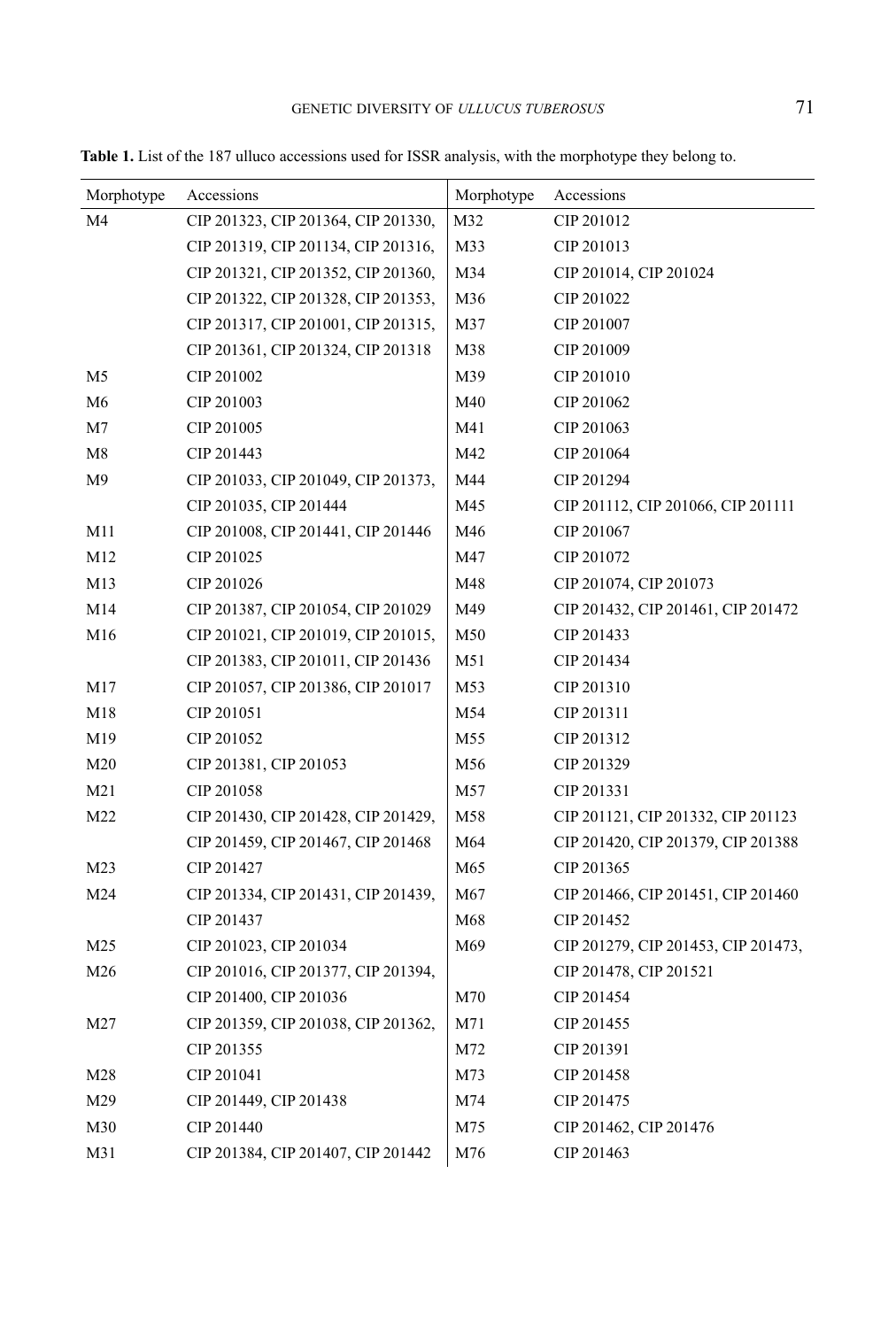| Morphotype | Accessions                          | Morphotype | Accessions                         |
|------------|-------------------------------------|------------|------------------------------------|
| M77        | CIP 201464                          | M130       | CIP 201389                         |
| M78        | CIP 201465                          | M131       | CIP 201396                         |
| M79        | CIP 201403, CIP 201280, CIP 201390, | M134       | CIP 201397                         |
|            | CIP 201469, CIP 201471              | M135       | CIP 201398                         |
| M80        | CIP 201470                          | M137       | CIP 201283                         |
| M82        | CIP 201477                          | M138       | CIP 201401                         |
| M87        | CIP 201411                          | M139       | CIP 201402                         |
| M99        | CIP 201115                          | M140       | CIP 201404                         |
| M100       | CIP 201116                          | M141       | CIP 201405                         |
| M101       | CIP 201120                          | M144       | CIP 201406                         |
| M102       | CIP 201122                          | M145       | CIP 201408                         |
| M109       | CIP 201147                          | M146       | CIP 201409                         |
| M110       | CIP 201148                          | M147       | CIP 201410                         |
| M111       | CIP 201149                          | M148       | CIP 201419, CIP 201415, CIP 201412 |
| M112       | CIP 201150                          | M149       | CIP 201414, CIP 201413             |
| M113       | CIP 201418, CIP 201153              | M150       | CIP 201417, CIP 201422             |
| M120       | CIP 201448                          | M152       | CIP 201421                         |
| M122       | CIP 201075                          | M154       | CIP 201285                         |
| M124       | CIP 201277                          | M155       | CIP 201293                         |
| M125       | CIP 201375                          | M156       | CIP 201289                         |
| M126       | CIP 201376                          | M157       | CIP 201292                         |
| M127       | CIP 201380                          | M159       | CIP 201416                         |
| M128       | CIP 201393, CIP 201382              | M162       | CIP 201378                         |
| M129       | CIP 201385                          |            |                                    |

tuber surface colour (4), tendency to show chimeras (2), tuber shape (4), cortex colour (8), central cylinder colour (5), plant habit (2), stem elongation (4), stem colour (4), stem wing pigmentation (2), leaf shape (4), foliage colour (3), abaxial leaf colour (3), petiole colour (4), flowering habit (4), shape of the inflorescence axis (2), colour of the inflorescence axis (3), sepals colour (3), tepals colour (4) and flower tendency to show more than five petals (2). Characterisation allowed the definition of morphotypes, which are defined as groups of accessions originally collected from different geographical areas, sharing identical morphological characters but not necessarily the same genetic structure.

Multiple correspondence analysis (MCA) and calculation of Gower's distance between accessions were performed using SAS 9.1 (SAS Institute Inc.). The correlation between morphological and geographical Euclidean distance matrices was assessed with the Mantel test using passage ver. 1.1 (ROSENBERG 2001).

#### Molecular characterisation

Genomic DNA was isolated (Dellaporta *et al.* 1983) from fresh leaf material collected in 2003. Sixteen primers, taken from the literature (PREVOST  $\&$ Wilkinson 1999, Joshi *et al.* 2000, McGregor *et al.* 2000), were tested for PCR amplification. Annealing temperature was optimised for each primer using the gradient temperature option of the thermal cycler. Ten of the 16 tested primers, which gave clear polymorphisms and reproducible banding patterns, were selected to assess genetic variability of the accessions (Table 3). ISSR amplifications were performed in 25 µL containing 5 ng DNA,  $1 \times$  buffer (New England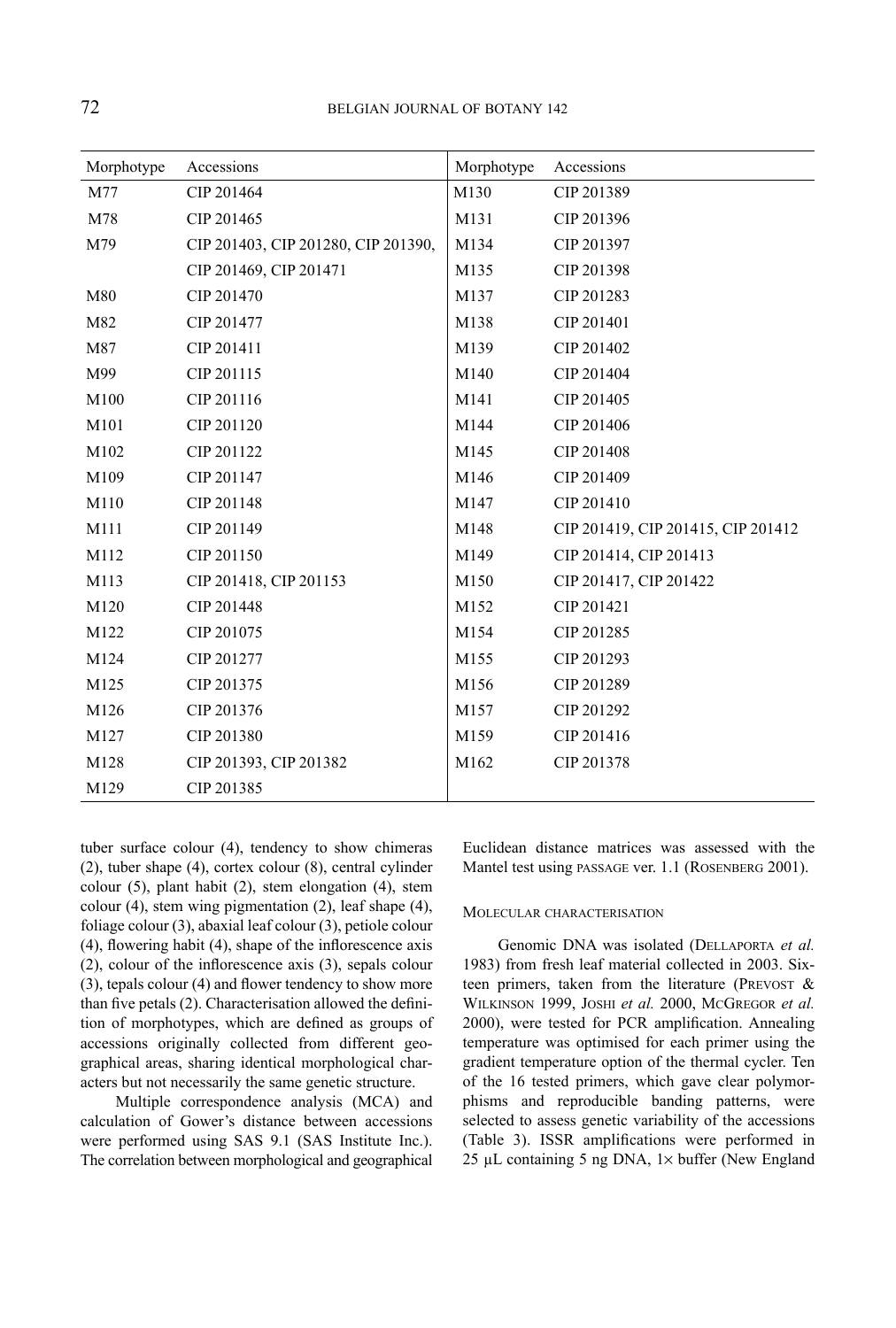| where they were collected. |
|----------------------------|
| Number of accessions       |
|                            |
| 36                         |

**Table 2.** Number of accessions according to country and department **w** 

Country Department Peru Amazonas Peru Cajamarca Peru Piura Piura 14 Peru Ancash 26 Peru La Libertad 12 Peru Junín Junín 10 Peru 1988 Lima 2008 Lima Peru Pasco 29 Peru Apurimac 1 Peru Ayacucho 2 Peru Cusco 29 Peru Puno Puno 11 Bolivia 5 Bolivia Oruro 2 Bolivia Potosi 1 Total 187

BioLabs), 2.5 mM MgCl<sub>2</sub>, 400  $\mu$ M dNTPs, 0.25  $\mu$ M primer,  $0.2 \mu g \mu L^{-1}$  BSA, and 1.4 U *Taq* polymerase. The thermal cycler (PTC-200, MJ Research Inc.) was programmed for an initial denaturation step of 1 min at 94°C followed by 35 cycles of 1 min at 94°C, 1 min at optimised annealing temperature (Table 3) and 4 min at 72°C, and a final extension step of 7 min at 72°C. Amplification products were separated on 1.8% TAE agarose gels, stained with ethidium bromide and visualised under UV light. Sixty accessions (30% of all) were reamplified with each of the selected primers to test reproducibility of the entire banding pattern. Clear, unambiguous and reproducible ISSR markers were scored (1 for presence, 0 for absence). Principal component analysis (PCA) was performed using SAS ver. 9.1 (SAS Institute Inc.). Jaccard's distances between accessions were calculated using TREECON (VAN DE PEER & DE WACHTER 1994). Spatial genetic structure was analysed with autocorrelation analysis using SPA-GEDI ver. 1.2 (HARDY & VEKEMANS 2002). To calculate kinship coefficients between accessions, inbreeding was estimated using hickory ver. 1.0 (Holsinger & Lewis 2003). The correlation between molecular and geographical Euclidean distance matrices was assessed with the Mantel test using passage ver 1.1 (Rosenberg 2001).

CONGRUENCE BETWEEN MORPHOLOGICAL and ISSR markers

A Mantel test was performed to analyse the correlation between molecular and morphological distance matrices, calculated from Euclidean distance between the 187 accessions, using passage ver. 1.1 (Rosenberg 2001).

The majority of morphotypes are represented in ARTC collection by one to three accessions (Table 1), which complicates the analysis of congruence between morphological and molecular data and the identification of intra-morphotype variability. In order to infer robust relationships between morphotypes and genotypes in ulluco, a cluster analysis was performed on morphotypes represented by four or more accessions. Cluster analysis was performed using the UPGMA algorithm (unweighted pair-group method) and Jaccard's distance using TREECON (VAN DE PEER & DE WACHTER 1994).

#### RESULTS

Morphological and molecular diversity

Analysis of morphological data divided the 187 accessions into 108 morphotypes (42.2%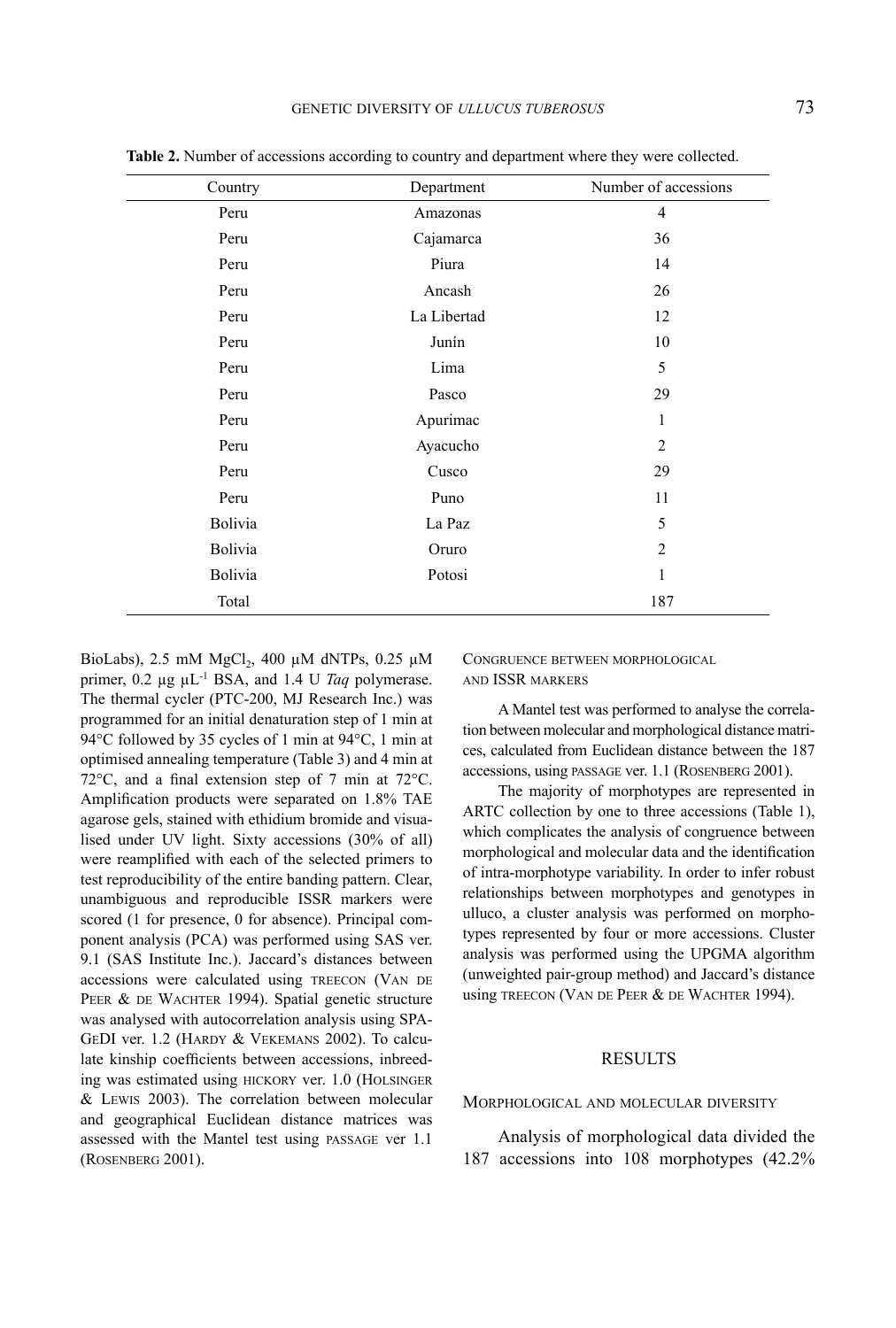|                   |                              |                              |                          | Amplified fragments |                |  |  |  |
|-------------------|------------------------------|------------------------------|--------------------------|---------------------|----------------|--|--|--|
| Primer            | Sequence                     | Reference                    | Annealing<br>temperature | Reproducible        | Polymorphic    |  |  |  |
|                   | $5' \rightarrow 3'$          |                              |                          |                     |                |  |  |  |
| 1                 | $BDB-(ACA)_{5}$              | MC GREGOR et al. 2000        | $46.0$ °C                | 12                  | 5              |  |  |  |
| $\overline{2}$    | $DD$ - $(CCA)$ <sub>5</sub>  | MC GREGOR <i>et al.</i> 2000 | $54.3^{\circ}$ C         | 12                  | $\overline{4}$ |  |  |  |
| 3                 | $VHV-GT2$                    | MC GREGOR et al. 2000        | $53.5^{\circ}$ C         | 8                   | $\overline{4}$ |  |  |  |
| $\overline{4}$    | DBD- $(AC)_{7}$              | MC GREGOR <i>et al.</i> 2000 | $47.4$ °C                | 14                  | 5              |  |  |  |
| 5                 | $BDB$ - $(CAC)$ <sub>5</sub> | MC GREGOR <i>et al.</i> 2000 | $55.4$ °C                | 5                   |                |  |  |  |
| 6                 | $(AG)_{8}$ -YT               | PREVOST & WILKINSON 1999     | $47.4$ °C                | 6                   | 5              |  |  |  |
| 7                 | $(AC)8-G$                    | PREVOST & WILKINSON 1999     | $43.9$ °C                | 7                   | $\overline{2}$ |  |  |  |
| 8                 | $(AG)8-C$                    | JOSHI <i>et al.</i> 2000     | $47.9$ °C                | 13                  | 8              |  |  |  |
| 9                 | $(GA)8-C$                    | JOSHI <i>et al.</i> 2000     | $49.4$ °C                | 9                   | 6              |  |  |  |
| 10                | $(GA)8-T$                    | JOSHI <i>et al.</i> 2000     | $47.4$ °C                | 8                   | 4              |  |  |  |
| Total             |                              |                              |                          | 94                  | 44             |  |  |  |
| Mean polymorphism |                              |                              |                          |                     |                |  |  |  |

**Table 3.** Selected ISSR primers and number of amplified fragments obtained from DNA amplification of ulluco*.*

Note.  $B = G$ , T or C;  $D = G$ , A or T;  $H = A$ , T or C;  $Y = C$  or T.

redundancy; Table 1). As described in the literature (Rousi *et al.* 1986, Rousi *et al.* 1989), our results confirmed the large spectrum of tuber colours and shades found in *Ullucus tuberosus* and the high degree of phenotypic diversity (Table 4). With the exception of plant habit and abaxial leaf colour, morphological characters showed variation between morphotypes. Morphological distance within morphotype was evidently 0, as all accessions belonging to a morphotype showed identical morphological characters. The average morphological distance between morphotypes was  $0.294 \pm$ 0.102, with distance ranging from 0.004 to 0.724.

ISSR analysis performed with 10 primers revealed 94 reproducible fragments (Table 3). From these, 44 were polymorphic, which corresponds to a mean polymorphism of 46.8%. Molecular markers detected 184 genotypes out of 187 accessions (1.6% redundancy). The average genetic distance between accessions was 0.192  $\pm$  0.048, with a range from 0 to 0.333.

#### Geographical distribution of diversity

Accessions are projected in an MCA plot (Fig. 2), with PC1 and PC2 accounting for 10.15% and 7.99% of total variance, respectively. This analysis failed to identify clear groups and underlined the continuous distribution of morphological variability. The Mantel test indicated a low but significant correlation between morphological and geographic data ( $r = 0.153$ ,  $P < 0.001$ ).

Principal component analysis (PCA) of ISSR data (Fig. 3) supported the morphological analysis. The position of accessions was defined by the first two principal coordinates PC1 and PC2, which explained 13.44% and 7.96% of the total variation, respectively. From the PCA analysis, neither discontinuity nor clear clustering appeared between locations of collections. A low but significant correlation was observed between genetic and geographic data using the Mantel test  $(r =$ 0.192,  $P < 0.001$ ). Spatial autocorrelation statistics showed a strong decline in Moran's *I* values, with positive values from distance classes 1 to 4 and negative values above distance class 4 (Fig. 4). Positive values found at short distances mean that neighbouring accessions have a higher genetic relatedness than random pairs of accessions, whereas negative values occurring at larger distances indicate an "isolation-by-distance" phenomenon within the studied collection. The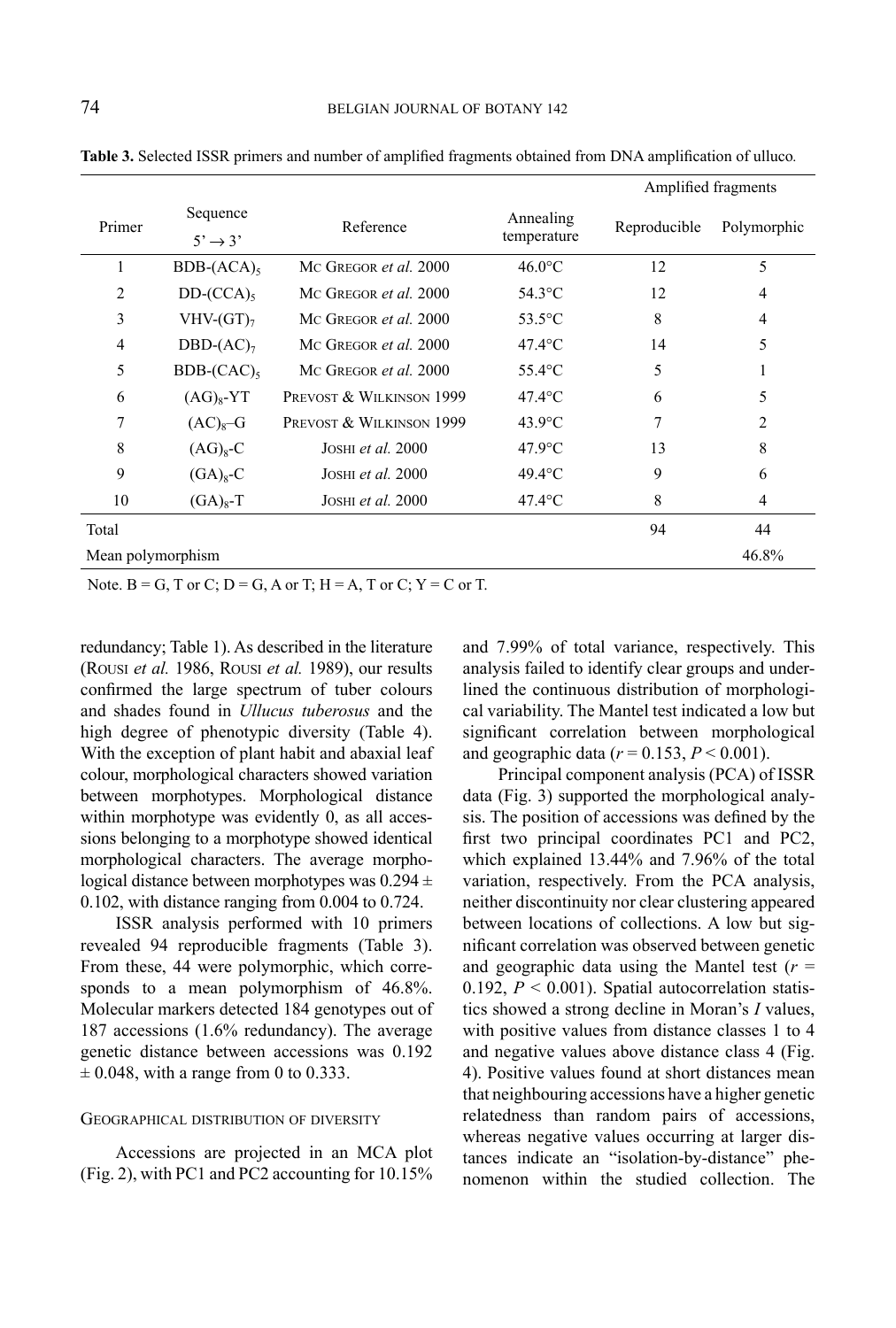| Predominant tuber surface colour               |                |               |                |     |      |        |                |     |        |     |     | Leaf shape                                    |                |                |                |
|------------------------------------------------|----------------|---------------|----------------|-----|------|--------|----------------|-----|--------|-----|-----|-----------------------------------------------|----------------|----------------|----------------|
| $\mathbf{1}$                                   | $\overline{c}$ | 3             | $\overline{4}$ | 5   | 6    | $\tau$ | 8              | 9   | $10\,$ | 11  | 12  | $\mathbf{1}$                                  | $\overline{2}$ | 3              | $\overline{4}$ |
| 5.3                                            | 17.1           | 7.0           | 5.3            | 0.5 | 29.4 | 0.0    | 15.0           | 4.8 | 5.3    | 0.5 | 9.6 | 0.5                                           | 96.8           | 1.6            | 1.1            |
| Secondary tuber surface colour                 |                |               |                |     |      |        | Foliage colour |     |        |     |     |                                               |                |                |                |
| $\mathbf{1}$                                   | $\overline{2}$ | 3             | $\overline{4}$ |     |      |        |                |     |        |     |     | $\mathbf{1}$                                  | $\overline{2}$ | 3              |                |
| 63.6                                           | 1.6            | 9.6           | 25.1           |     |      |        |                |     |        |     |     | 22.5                                          | 74.3           | 3.2            |                |
| Distribution of secondary tuber surface colour |                |               |                |     |      |        |                |     |        |     |     | Abaxial leaf colour                           |                |                |                |
| $\mathbf{1}$                                   | $\overline{2}$ | 3             | $\overline{4}$ |     |      |        |                |     |        |     |     | $\mathbf{1}$                                  | $\overline{2}$ | $\mathfrak z$  |                |
| 63.6                                           | 17.6           | 0.5           | 18.2           |     |      |        |                |     |        |     |     | 100.0                                         | 0.0            | 0.0            |                |
| Tendency to show chimeras                      |                |               |                |     |      |        |                |     |        |     |     | Petiole colour                                |                |                |                |
| $\mathbf{1}$                                   | $\overline{2}$ |               |                |     |      |        |                |     |        |     |     | $\mathbf{1}$                                  | $\overline{2}$ | 3              | $\overline{4}$ |
| 69.0                                           | 31.0           |               |                |     |      |        |                |     |        |     |     | 57.2                                          | 41.7           | 1.1            | 0.0            |
| Tuber shape                                    |                |               |                |     |      |        |                |     |        |     |     | Flowering habit                               |                |                |                |
| $\mathbf{1}$                                   | $\overline{2}$ | 3             | $\overline{4}$ |     |      |        |                |     |        |     |     | $\mathbf{1}$                                  | $\overline{2}$ | $\mathfrak{Z}$ | $\overline{4}$ |
| 55.6                                           | 18.2           | 23.5          | 2.7            |     |      |        |                |     |        |     |     | 0.0                                           | 13.4           | 73.3           | 13.4           |
| Cortex colour                                  |                |               |                |     |      |        |                |     |        |     |     | Shape of the inflorescence axis               |                |                |                |
| $\mathbf{1}$                                   | $\overline{c}$ | $\mathfrak z$ | $\overline{4}$ | 5   | 6    | $\tau$ | 8              |     |        |     |     | $\mathbf{1}$                                  | $\overline{2}$ |                |                |
| 5.3                                            | 17.6           | 51.9          | $7.0\,$        | 3.7 | 4.8  | 0.5    | 9.1            |     |        |     |     | 20.9                                          | 79.1           |                |                |
| Central cylinder colour                        |                |               |                |     |      |        |                |     |        |     |     | Colour of the inflorescence axis              |                |                |                |
| $\mathbf{1}$                                   | $\overline{2}$ | 3             | $\overline{4}$ | 5   |      |        |                |     |        |     |     | $\mathbf{1}$                                  | $\overline{c}$ | 3              |                |
| 9.1                                            | 43.3           | 3.7           | 43.9           | 0.0 |      |        |                |     |        |     |     | 84.5                                          | 15.5           | 0.0            |                |
| Plant habit                                    |                |               |                |     |      |        |                |     |        |     |     | Sepals colour                                 |                |                |                |
| $\mathbf{1}$                                   | $\overline{2}$ |               |                |     |      |        |                |     |        |     |     | $\mathbf{1}$                                  | $\overline{2}$ | 3              |                |
| 100.0                                          | 0.0            |               |                |     |      |        |                |     |        |     |     | 34.8                                          | 32.6           | 32.6           |                |
| Stem elongation                                |                |               |                |     |      |        |                |     |        |     |     | Tepals colour                                 |                |                |                |
| $\mathbf{1}$                                   | $\overline{c}$ | 3             | 4              |     |      |        |                |     |        |     |     | $\mathbf{1}$                                  | $\overline{c}$ | 3              | $\overline{4}$ |
| 79.1                                           | 19.3           | 1.6           | $0.0\,$        |     |      |        |                |     |        |     |     | 61.0                                          | 34.2           | 4.8            | 0.0            |
| Stem colour                                    |                |               |                |     |      |        |                |     |        |     |     | Flower tendency to show more than five petals |                |                |                |
| $\mathbf{1}$                                   | $\overline{2}$ | 3             | 4              |     |      |        |                |     |        |     |     | $\mathbf{1}$                                  | 2              |                |                |
| 94.7                                           | 0.9            | 2.3           | 2.1            |     |      |        |                |     |        |     |     | 96.3                                          | 3.7            |                |                |
| Stem wing pigmentation                         |                |               |                |     |      |        |                |     |        |     |     |                                               |                |                |                |
| $1\,$                                          | $\overline{2}$ |               |                |     |      |        |                |     |        |     |     |                                               |                |                |                |
| 46.5                                           | 53.5           |               |                |     |      |        |                |     |        |     |     |                                               |                |                |                |

**Table 4.** Proportions (%) of accessions falling into the different categories of morphological characters (IPGRI/CIP 2003).

inbreeding coefficient was estimated as 0.10. The estimation of kinship coefficients, however, is robust to errors made on the assumed inbreeding level (HARDY 2003), and additional analyses with variable levels of assumed inbreeding produced almost identical autocorrelograms (data not shown).

## Congruence between morphological and molecular markers, and intra-morphotype **VARIABILITY**

The congruence between morphological and molecular descriptions of accessions was analysed using the Mantel test. We found a significant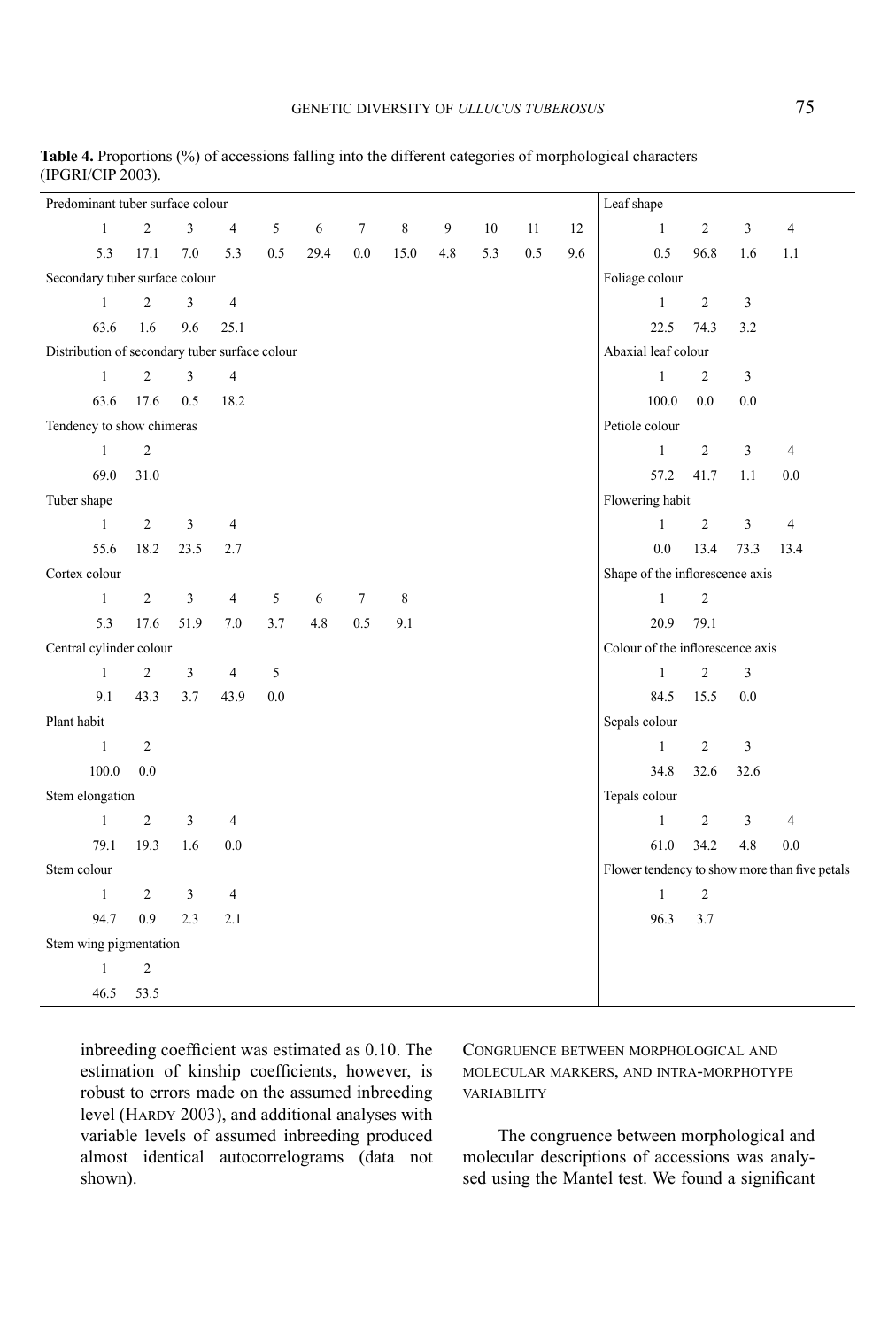

**Fig. 2.** MCA plot based on morphological characterisation.



**Fig. 3.** PCA plot based on molecular (ISSR) characterisation.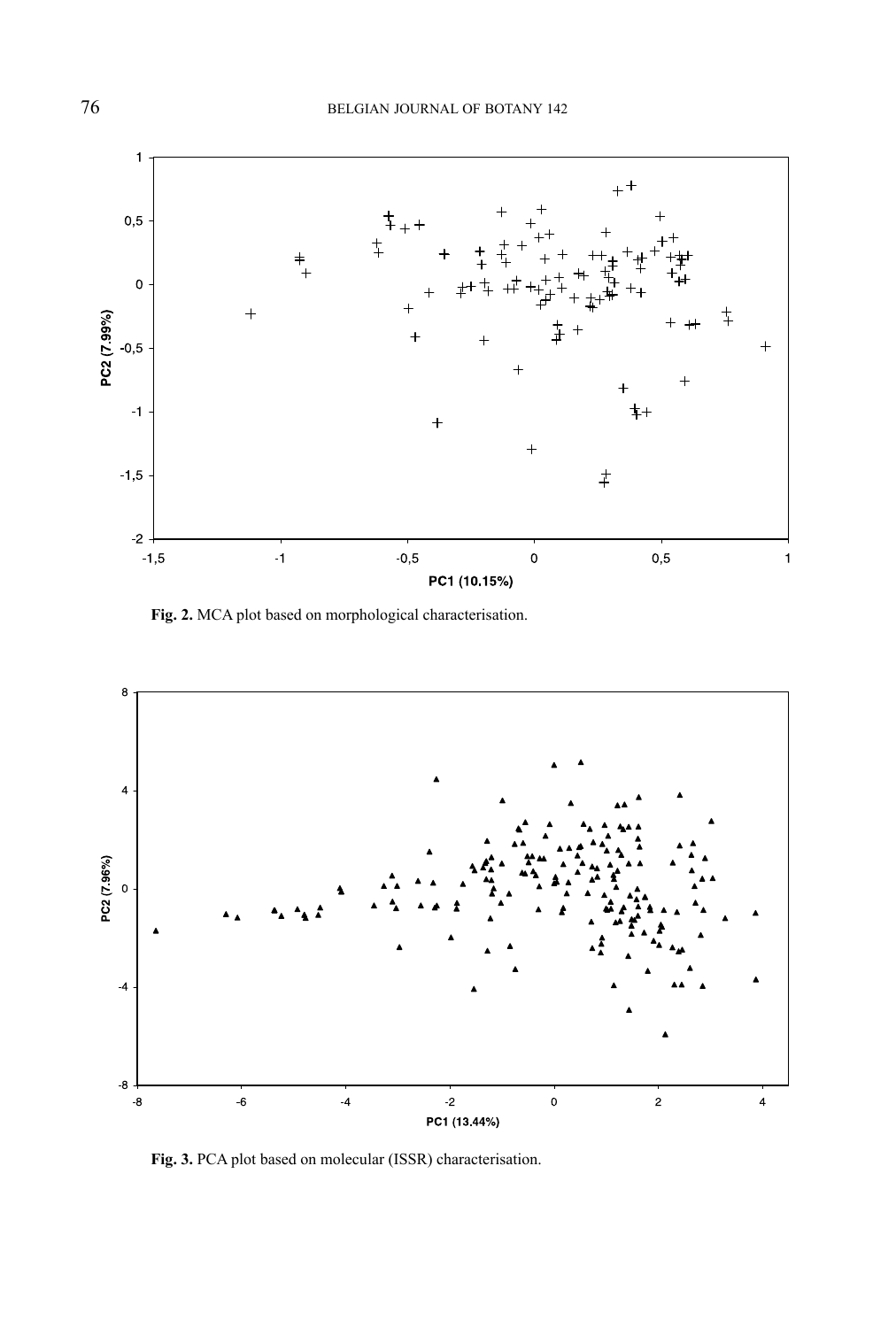positive relationship between morphological and genetic distance matrices  $(r = 0.293, P \le 0.001)$ .

The UPGMA cluster analysis using Jaccard's genetic distance (Fig. 5) took into account 57 accessions (nine morphotypes, each represented by four or more accessions). Accessions are identified by their initial number (CIP201xxx), country of origin (PER), department where they were collected, and morphotype (Mxx).

ISSR markers indicated intra-morphotype variability. Accessions belonging to the same morphotype showed higher similarity and usually clustered close to each other, compared to accessions belonging to different morphotypes. All morphotypes but two (M27 and M79) showed one or two accessions that clustered independently from the others. The mean genetic distance between accessions was  $0.171 \pm 0.063$ , with a range from 0 to 0.289. The average morphological distance between the nine morphotypes was  $0.373 \pm 0.097$  with distance ranging from 0.167 to 0.523, while the average genetic distance within morphotypes was  $0.115 \pm 0.026$ , with distance ranging from 0.061 (morphotype M4) to 0.150 (morphotype M79).

#### DISCUSSION

Ulluco diversity has been studied before, using morphological data, but never extensively for large germplasm collection fingerprinting. Studies using molecular techniques are relatively scarce. In this work we aimed at performing a genetic diversity analysis of 187 accessions maintained *ex situ* in the ARTC collection, using ISSR molecular markers in concert with morphological and passport data.

Mean distances, taken as indicators of diversity, appear quite low (0.294 and 0.192 for morphological and molecular markers, respectively). This observation is probably linked to the vegetative propagation system of ulluco. Similar values of mean genetic distance have been found, for instance, by PISSARD *et al.* (2006) in oca. In contrast, our results confirm the high morphological variation of the ulluco crop, and reveal a high clonal diversity based on ISSRs (high number of genotypes). These findings are rather astonishing, since in a vegetatively propagating plant species, genetic diversity is not increased by sexual reproduction and a decrease



**Fig. 4.** Correlogram of Moran's *I* per distance class obtained from ISSR data.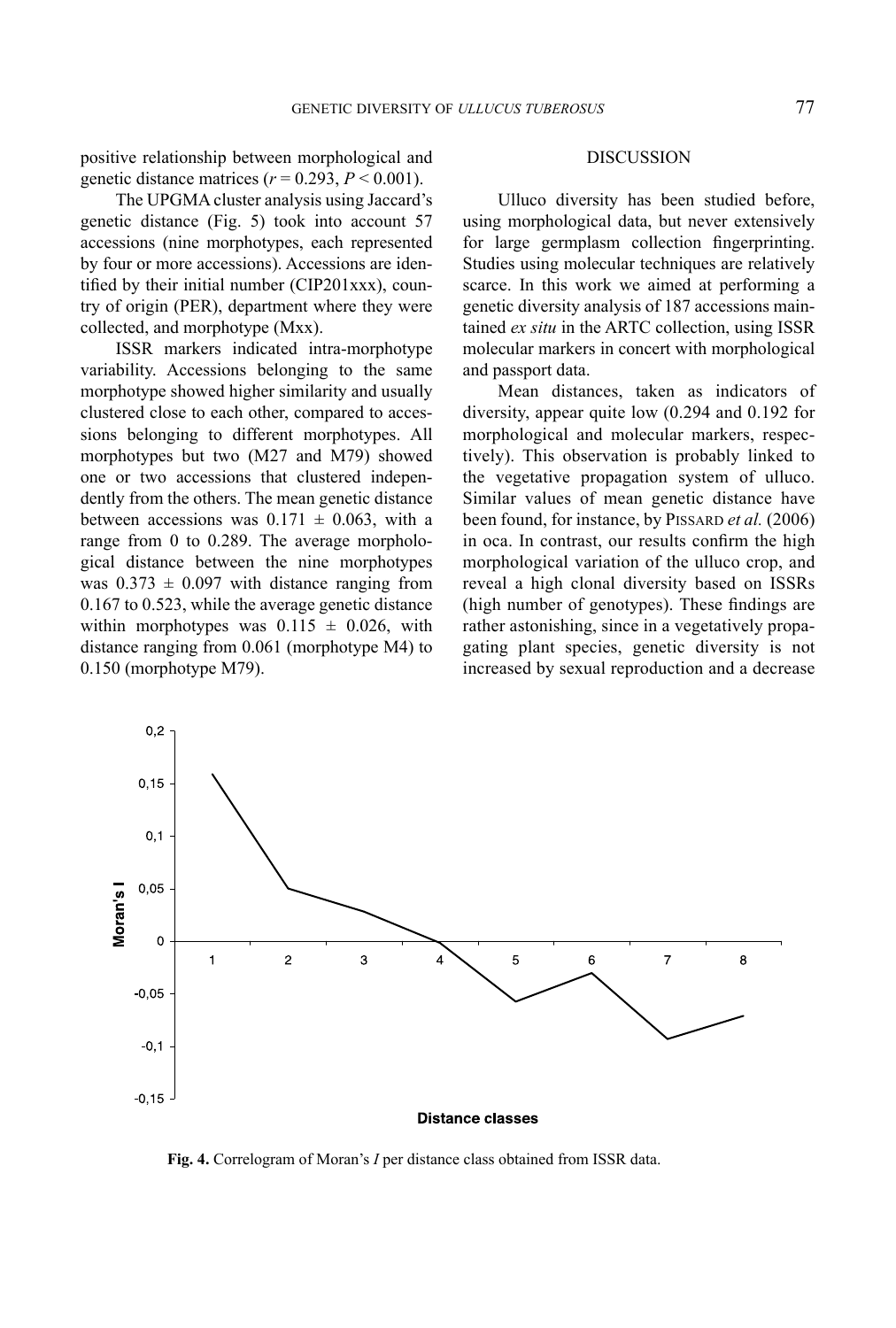

**Fig. 5.** Dendrogram based on ISSR polymorphism and Jaccard's distance. The only nine morphotypes represented by four or more accessions are taken into account.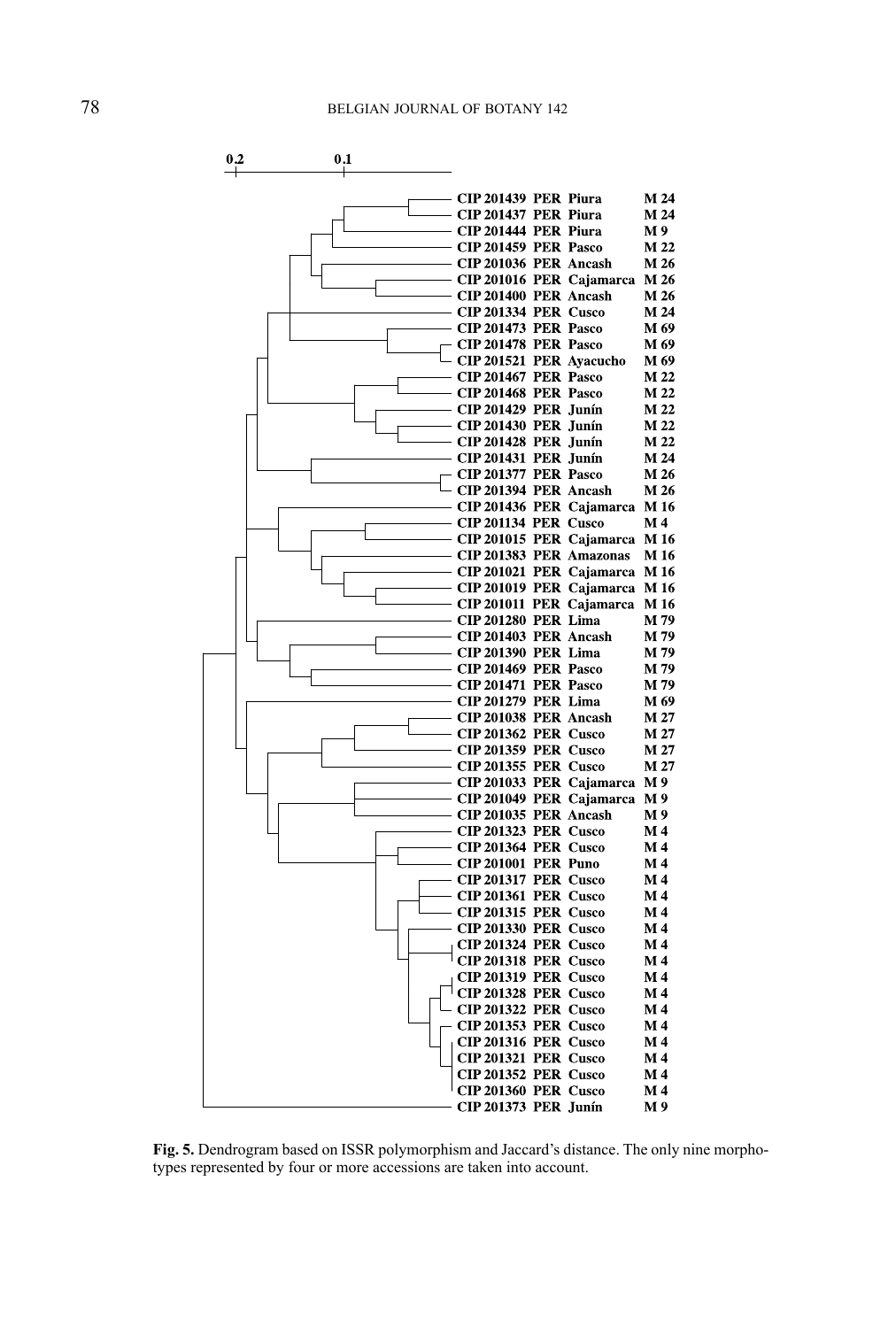of genetic diversity within populations is expected over time, as a result of drift or selection (Auge *et al.* 2001). Despite its long history of asexual propagation it is possible that ulluco has maintained variation from past sexual processes (PIETILÄ & JOKELA 1990). Although sexual reproduction is uncommon in ulluco today, it may have been the dominating breeding system in the past. Diversity detected nowadays would then be largely relictual.

Andean farmers recognise all their varieties on the basis of morphological characters and vernacular names. They maintain genetic diversity, replanting their varieties from year to year. In addition to centuries of clonal propagation, somatic mutations may have occurred periodically and have increased diversity. New forms, selected by farmers, were fixed by vegetative propagation. In addition to somatic mutations and past sexual events, at least four features of Andean agricultural system can be considered as key elements in creating and conserving diversity in vegetatively propagated crop species.

Firstly, diversity in ulluco can be explained by the large ecological and geographic distribution of the varieties in the Andes, which requires adaptation of plant material to specific climatic and edaphic conditions. Additionally, Andean history and the farmers themselves could also have played an important role in generating diversity now encountered in ulluco. Because of the wide array of climatic and edaphic conditions found in the Andes, farmers selected and conserved the highest number of varieties possible. All of these, each with its particular traits, are cultivated in a large number of microenvironments, in small plots located at different altitudes. This type of farming, with vertical control of ecological zones, represents for the farmers an insurance against crop failure.

Secondly, seeds of ulluco are viable: they can germinate in the laboratory but also probably in the field (Lempiäinen 1989). Concomitantly with the conservation of existing varieties through the traditional vegetative multiplication, new forms originating from seedlings can be conserved, unconsciously or not, by Andean farmers. This situation, i.e. the introduction of plants originating

from seeds in vegetatively propagated varieties, has been noticed in crops such as cassava (Elias *et al.* 2001) and potato (Brush *et al.* 1981, Quiros *et al.* 1992). This unmanaged sexual reproduction contributes to an increased diversity. ORTEGA (1997) showed that, in potato, vegetative propagation and outcrossing provide stability and variability, respectively, and lead to an increase in genetic diversity after very long periods of time. For ulluco, the importance of seedlings in field conditions is not well known, but the species has been shown to produce viable seeds (LEMPIÄINEN 1989). The hypothesis that incorporation of seed-derived tubers could act as a source of genetic variation in ulluco cannot be completely eliminated but should be confirmed by field studies.

Thirdly, cultivation of several varieties of ulluco in a single field is a normal practice in the Andes. Planting heterogeneous plant material in the same field, including different varieties and species, is a traditional crop husbandry that increases the chance to harvest at least some plants in case of biotic or abiotic constraints.

Finally, tuber flow is a form of germplasm migration and an important mechanism through which diversity appears in Andean agricultural systems. Each year, farmers decide on which varieties and what amounts they want to cultivate. In addition to the selected and stored tubers of their own cropping system, they obtain new tubers from other farmers and from markets (Espinoza 2001). The agrobiodiversity fairs favour the exchange of varieties between the participating farmers (of a particular community or of various communities), making the dispersion of a high genetic diversity possible. Tuber transportation to markets gathers varieties from different regions.

Comparative analyses showed congruence between molecular and morphological variation, but also pointed out variability within morphotypes. Such variability has also been observed in another Andean tuber crop, oca (Malice *et al.* 2007), and has been attributed to mutations or to confusion between morphologically similar but genetically distinct individuals. Mixed cropping and tuber flow represent situations that favour intra-morphotype variability.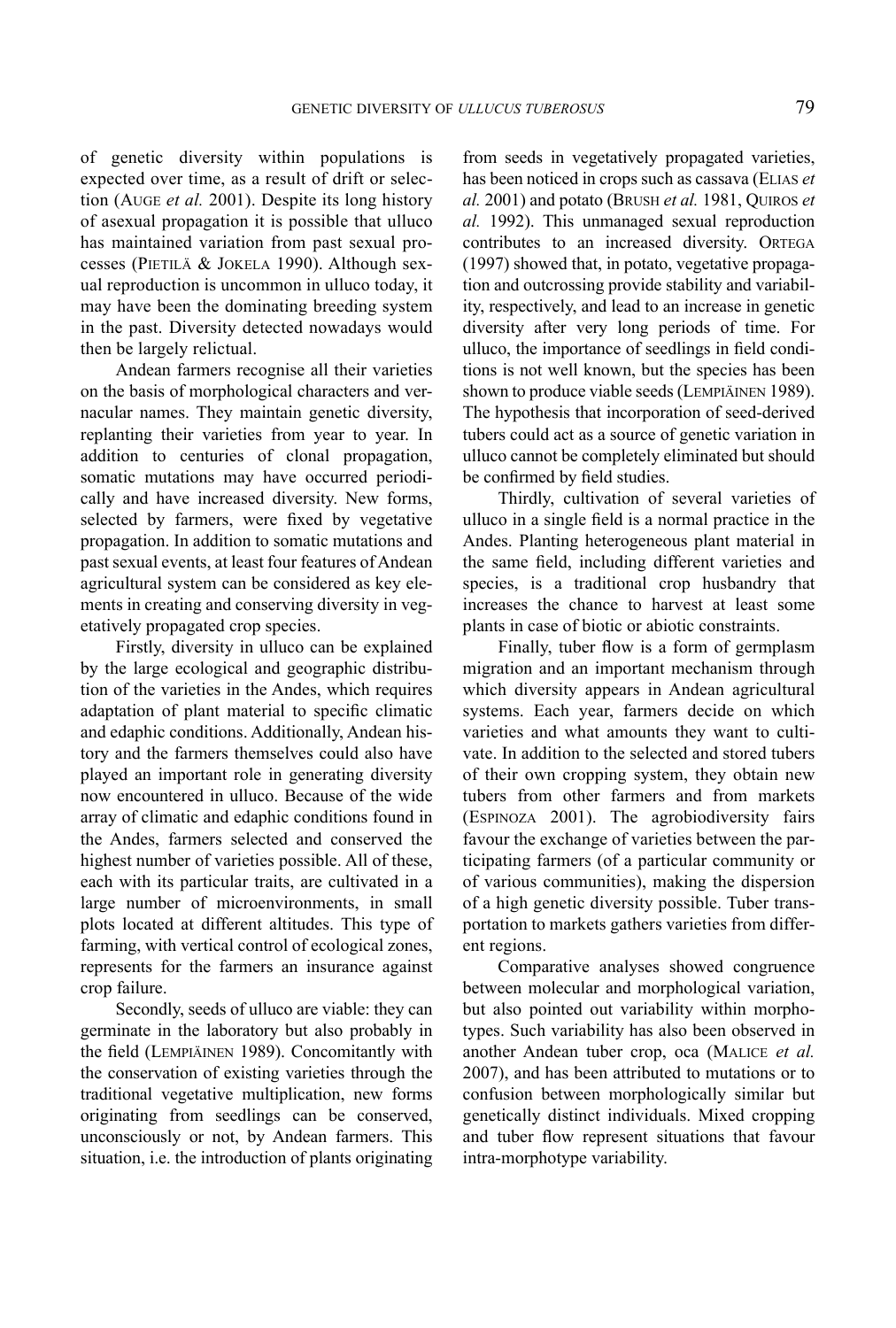Multivariate analyses (MCA and PCA) showed no clear separation between accessions collected from different locations. In fact, in Andean agrosystems, ulluco is a staple food and is cultivated by the great majority of farmers from 3 000 to 4 000 m a.s.l. Hence, it is probable that farmers have selected similar varieties, based on morphological and agronomical traits, as well as culinary, medicinal and commercial properties. However, our results revealed a geographical influence on the diversity pattern. Generally, accessions geographically closer are more genetically similar. A similar correlation, though higher, was also observed in oca (PISSARD *et al.* 2006). For ulluco, the geographical distribution of varieties is not yet known, but different geographical groups of accessions have been recorded for chromosome numbers (CARDENAS & HAWKES 1948), morphological characters (Rousi *et al.* 1989) and seed set (PIETILÄ & JOKELA 1990). In the Andean highlands, where ulluco is commonly cultivated, the social status of a farmer is notably determined by the number of varieties he owns and grows in his fields (ORTEGA 1997). The diversity found at a small scale (in a farmer's field, a community or a department) is thus expected to be high. In the Andean area, farmers of different zones exchange genetic material and acquire tubers sometimes from distant places (Espinoza 2001). Combined with the high number of varieties owned by each farmer, these practices could explain our results indicating higher and lower genetic differentiation at small and large scales, respectively.

From a conservation viewpoint, our findings raise important questions about genetic resources management of vegetatively propagated crops like ulluco. Genetic diversity of ulluco maintained *in situ* is expressed as the number of varieties, identified by morphological and agronomic characters. In *ex situ* conservation systems, diversity is usually represented by the number of accessions or the number of morphotypes. The main goal of *ex situ* collections is to maintain the genetic diversity of the crop during a very long time, without modifications and with minimal redundancies. However, many germplasm collections contain redundant accessions, which are usually identified through passport data and

morphological characterisation. As PCR-based techniques are becoming more available, molecular markers are increasingly used to identify redundant material (Dean *et al.* 1999, van Treuren *et al.* 2004). In our experiment, we found 41.7% and 1.6% redundancy for morphological and molecular data, respectively. However, considering an accession as redundant is often all but easy, and the question raised by curators is not to ascertain identity between two accessions but rather to establish whether they are sufficiently different to be considered as distinct (Le Clerc *et al.* 2005). More in-depth investigations to check duplicates should be encouraged in ulluco. Moreover, as intra-morphotype variability has been shown for most of them, more knowledge is needed of the congruence between morphological and molecular data. If it does not allow a reduction in germplasm collection size, at least it could help to improve management procedures.

In summary, our results showed that diversity in ulluco is rather found at small scales. Genetic structure of ulluco can be explained by the characteristics of *Ullucus tuberosus* and the Andean agricultural system: (1) high clonal diversity is potentially due to past sexual reproduction and has been maintained for centuries by Andean farmers; (2) in the Andes, at altitudes between 3 000 and 4 000 m a.s.l., ulluco is a staple food cultivated by the majority of farmers who selected similar varieties; (3) diversity originated from geographical differentiation (presence of indigenous germplasm), (4) diversity has later been modified by cultural practices, at small scale (centres of diversity) but also at larger scale (biodiversity fairs). In conclusion, these findings are essential to improve genetic resources conservation of ulluco, as well as other vegetatively propagated crop species.

#### ACKNOWLEDEGMENTS

This research was the result of collaboration with the International Potato Centre (CIP). We thank the "Fonds de la Recherche Fondamentale Collective" (FRFC) for financial support. We are grateful to Gaëtan Rochez for experimental assistance.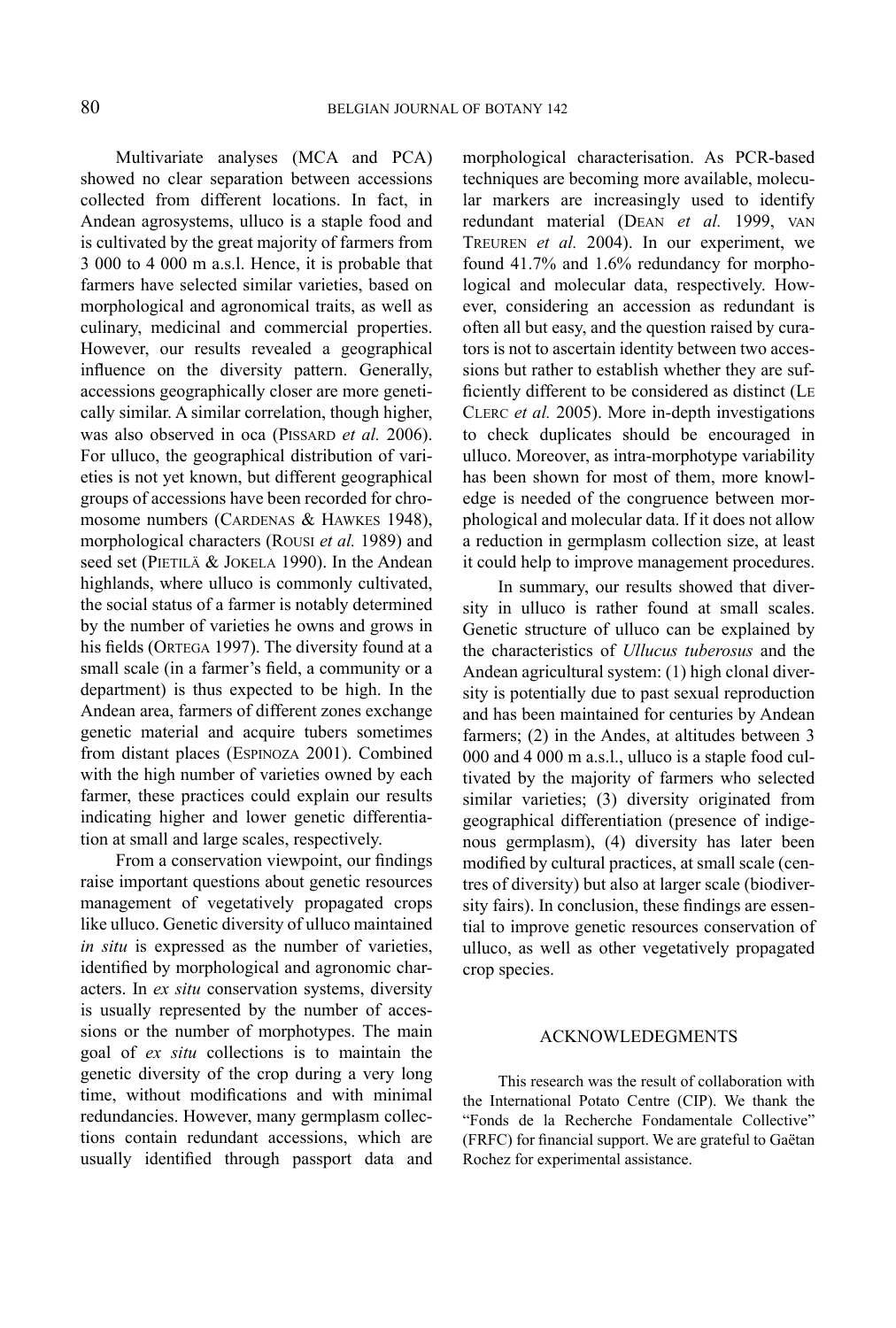#### REFERENCES

- Arbizu C., 2004. Clasificación y Morfología. *In*: López G. & Hermann M. (eds.), *El cultivo del ulluco en la sierra central del Perú. Serie: Conservación y uso de la biodiversidad de raíces y tubérculos andinos: Una década de investigación para el desarrollo (1993-2003). No. 3*, pp. 5-11. Centro Internacional de la Papa, Universidad Nacional del Centro, Instituto Vida en los Andes, Universidad Nacional Agraria La Molina, Agencia Suiza para el Desarrollo y la Cooperación Lima, Perú.
- Auge H., Neuffer B., Erlinghagen F., Grupe R. & BRANDL R., 2001. – Demographic and random amplified polymorphic DNA analyses reveal high levels of genetic diversity in a clonal violet. *Mol. Ecol.* **10**: 1811-1819.
- BORNET B. & BRANCHARD M., 2001. Nonanchored inter simple sequence repeat (ISSR) markers: reproducible and specific tools for genome fingerprinting. *Plant Mol. Biol. Rep.* **19**: 209-215.
- Brush S.B., Carney H.J. & Huaman Z., 1981. Dynamics of Andean potato agriculture. *Econ. Bot.* **35**: 70-88.
- Cardenas M. & Hawkes J.G., 1948. Número de cromosomas de algunas plantas nativas cultivadas por los indios en los Andes. *Revista Agricola* **5**: 30-32.
- Dean R.E., Dahlberg R.E., Hopkins M.S., Mitchell S.E. & Kresovich S., 1999. – Genetic redundancy and diversity among 'Orange' accessions in the U.S. national sorghum collection as assessed with simple sequence repeat (SSR) markers. *Crop Sci.* **39**: 1215-1221.
- Dellaporta S.L., Wood J. & Hicks J.B., 1983. A plant DNA minipreparation: version II. *Plant Mol. Biol. Rep.* **1**: 19-21.
- Elias M., Penet L., Vindry P., McKey D. *et al.*, 2001. – Unmanaged sexual reproduction and the dynamics of genetic diversity of a vegetatively propagated crop plant, cassava (*Manihot esculenta* Crantz), in a traditional farming system. *Mol. Ecol.* **10**: 1895-1907.
- Espinoza J.R., 2001. *The traditional rural fairs and their importance as entities for the acquisition of fresh and processing products, and biodiversity*. Consortium for the Sustainable Development of the Andean Ecoregion, in situ E-Conference. Available at http://www.condesan.org/e-foros/ insitu2001/J.Espinoza-english.htm
- García W. & Cadima X. (eds.), 2003. *Manejo sostenible de la agrobiodiversidad de tubérculos*

*andinos: Síntesis de investigaciones y experiencias en Bolivia*: 208 p. Fundacion para la Promocion e Investigacion de Productos Andinos (PROINPA), Cochabamba, Bolivia.

- HARDY O.J., 2003. Estimation of pairwise relatedness between individuals and characterization of isolation-by-distance processes using dominant genetic markers. *Mol. Ecol.* **12**: 1577-1588.
- Hardy O.J. & Vekemans X., 2002. SPAGeDI: a versatile computer program to analyse spatial genetic structure at the individual and population levels. *Mol. Ecol. Notes* **2**: 618-620.
- Hernández Bermejo J.E. & León J., 1992. *Cultivos marginados: otra perspectiva de 1492*. FAO, Rome, Italy.
- Holle M., 1999. La conservacion ex situ de la variabilidad genetica de los cultivos andinos (1958 – 1999). *FAO Producción Vegetal* **14**: 1.1.
- Holsinger K.E. & Lewis P., 2003. hickory: a package for analysis of population genetic data V1.0. Department of Ecology and Evolutionary Biology, University of Connecticut, Storrs, Connecticut, USA.
- IPGRI/CIP, 2003. *Descriptores del Ulluco (*Ullucus tuberosus*)*. Instituto Internacional de Recursos Fitogenéticos, Roma, Italia & Centro Internacional de la Papa, Lima, Peru.
- Joshi S.P., Gupta V.S., Aggarwal R.K., Ranjekar P.K. & Brar D.S., 2000. – Genetic diversity and phylogenetic relationship as revealed by inter-simple sequence repeat (ISSR) polymorphism in the genus *Oryza*. *Theor. Appl. Genet.* **100**: 1311-1320.
- Klimes L., Klimesová J., Hendriks R. & van Groenen-DAEL J., 1997. – Clonal plant architecture: a comparative analysis of form and function. *In*: DE Kroon H. & van Groenendael J. (eds.), *The ecology and evolution of clonal plants*, pp. 1-29. Backhuys Publishers, Leiden, The Netherlands.
- Le Clerc V., Suel A. & Briard M., 2005. Identification of duplicates for the optimization of carrot collection management. *Biodiv. Conserv.* **14**: 1211- 1223.
- Lempiäinen T., 1989. Germination of the seeds of ulluco (*Ullucus tuberosus*, Basellaceae). *Econ. Bot.* **43**: 456-463.
- Malice M., Martin N., Pissard A., Rojas-Beltran J.A. *et al.*, 2007. – A preliminary study of the genetic diversity of Bolivian oca (*Oxalis tuberosa* Mol.) varieties maintained *in situ* and *ex situ* through the utilization of ISSR molecular markers. *Genet. Resour. Crop Evol.* **54**: 685-690.
- McGregor C.E., Lambert C.A., Greyling M.M., Louw J.H. & Warnich L., 2000. – A comparative